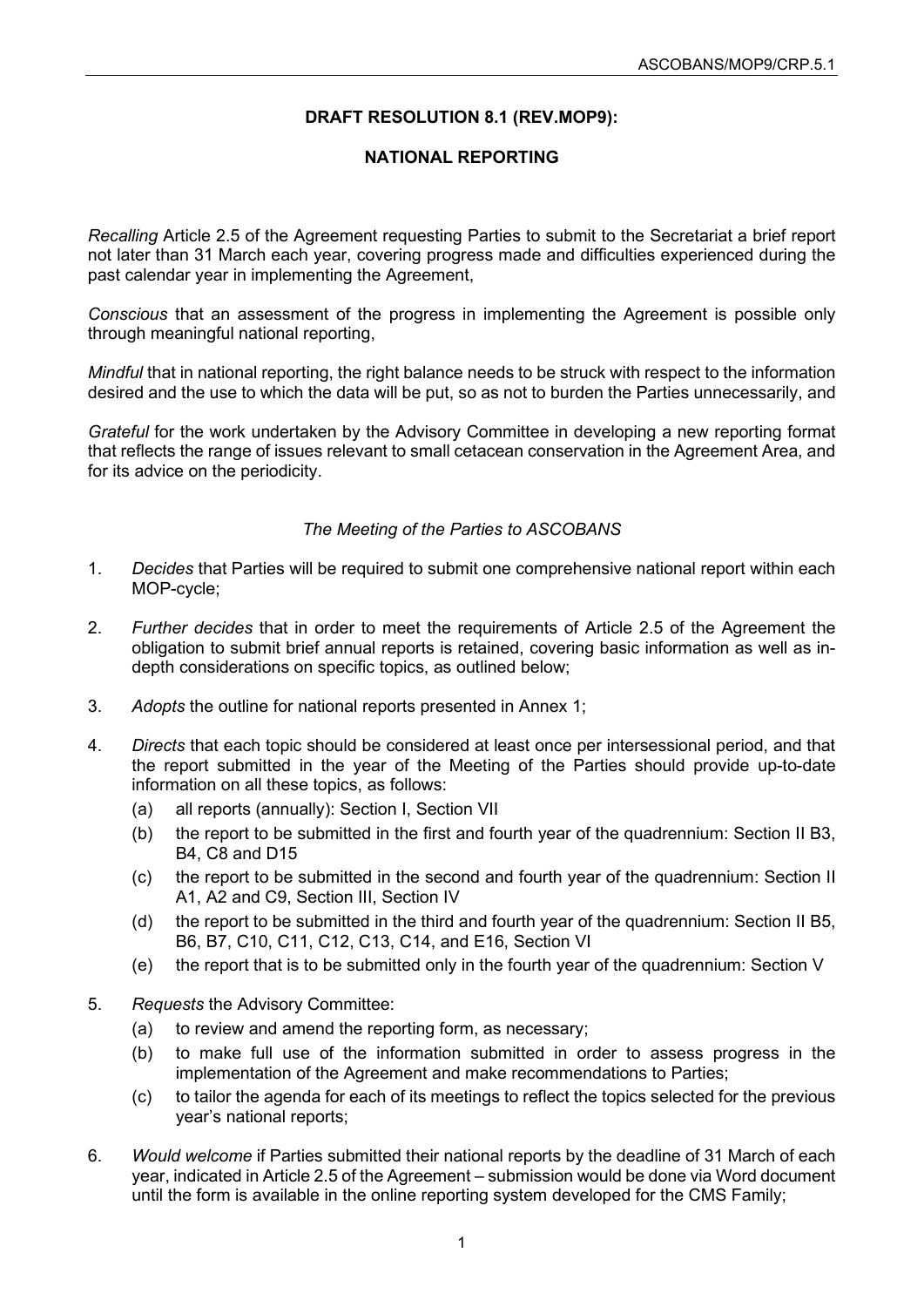- 7. *Requests* the Secretariat to remind Parties of the date for submission of their national reports; and
- 8. *Recognizes* that in order to meet its obligation to present Parties with a summary of the Party reports by 30 June of each year, as required in Article 4.2 of the Agreement, the Secretariat requires the submission of all national reports sufficiently in advance of this date.